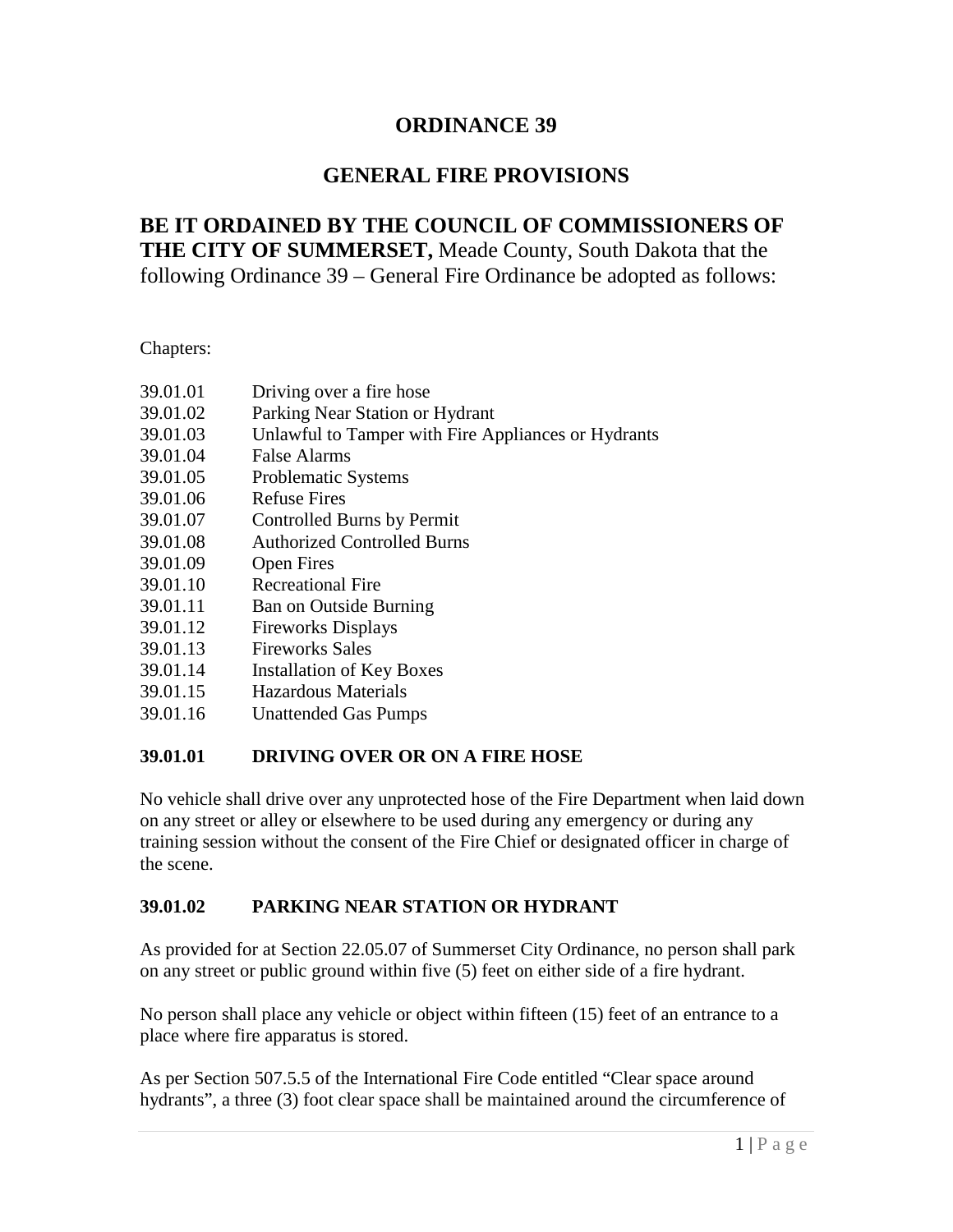fire hydrants, except as otherwise required or approved. No person shall place on public or private ground any posts, fences, structures, vehicles, growth, trash, storage or any obstruction within a three (3) foot circumference of any fire hydrants, fire department connections or fire system controls. The fire department shall not be deterred or hindered in any way from gaining immediate access to fire-protection equipment private or public.

## **39.01.03 UNLAWFUL TO TAMPER WITH FIRE APPLIANCES OR HYDRANTS**

No person shall tamper with, remove, disturb or deface fire hydrants and/or appliances utilized by the fire department for firefighting except for the purpose to extinguish fire, training, testing, recharging or making necessary repairs, when allowed by the City Administrator or the Fire Chief, when so authorized.

# **39.01.04 FALSE ALARMS**

No person shall signal or transmit an alarm which is false in nature.

# **39.01.05 PROBLEMATIC SYSTEMS**

For the purposes of this Ordinance a "false alarm" is an alarm that is not sounded as a result of a real or perceived emergency and includes false alarms sounded due to human error or equipment malfunctions.

The Summerset Chief of Police will designate an employee to maintain a listing of alarm responses for at least the previous year. The designee will retrieve a report of alarm responses from the Computer Aided Dispatch (CAD) system.

Upon determining that a business or facility has caused two false alarms within twelve months, an attempt will be made to contact management of that business or facility to notify them that subsequent false alarms will result in a monetary fine.

Whenever any duly authorized law enforcement personnel have responded to 2 false alarms within any period of 12 calendar months to the same premises in response to any police alarm or police alarm system as provided for herein, the owner or occupant of the real property on which the alarm or alarm system is installed shall pay to the City for each false alarm thereafter the sum of \$50 as partial compensation for those costs incurred by the City's Police Department in responding to the false alarm.

If the location has had more than five but less than eight other false alarms in the preceding 12-month period, the fee shall be \$75. If the location has had eight or more other false alarms in the preceding 12-month period, the fee shall be \$100.

The City Board of Commissioners may from time to time adjust the dollar amount of the applicable fees set forth herein by resolution.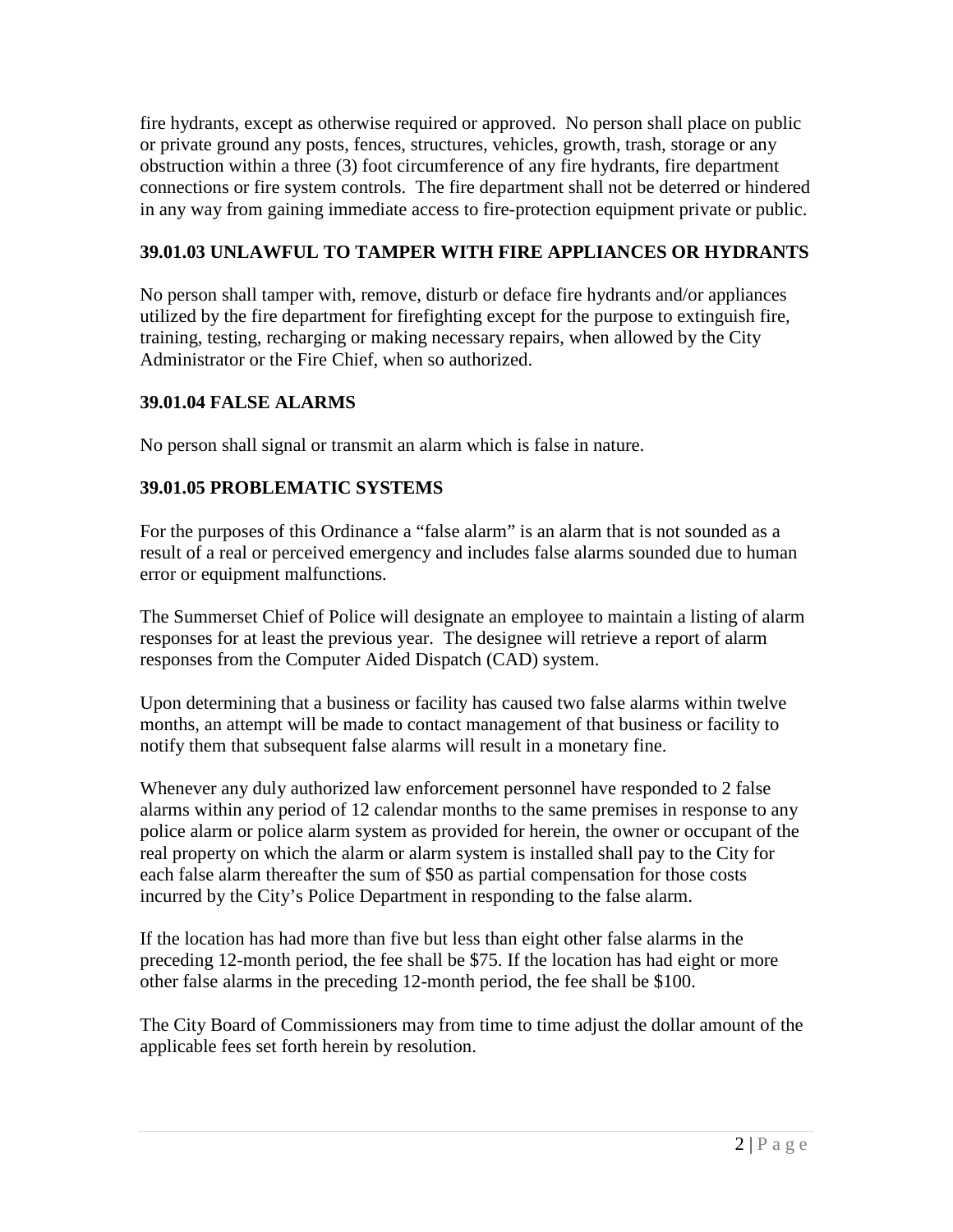In the event an invoice for payment hereunder is unpaid more than 30 days after the due date, the Chief of Police may order that the central station service shall disconnect the police alarm system from its service upon 20-days' notice to the owner or occupant of the subject property.

The Chief of Police may waive charges for any response made within 14 days after initial installation. However, notification is not required to implement the penalty phase of the ordinance.

Notifications can be in person, by mail or by telephone and will be documented.

Any invoice issued may be appealed first to the Chief of Police then to the Board of Commissioners.

The payment of all penalties will be due within 30 days of the invoice. All payments received will be forwarded to the City Finance Office on a weekly basis. The Chief of Police will be provided with a monthly summary of all outstanding billings. The City may proceed in any manner authorized by law to collect full payment.

The Chief of Police will be responsible for overall monitoring of this alarm ordinance enforcement and will initiate disconnect proceedings and other enforcement provisions in his or her discretion.

That all provisions of the ordinances of the City of Summerset in conflict with the provisions of this ordinance be and the same are hereby repealed and any provisions not so in conflict shall remain in force and effect.

That should any sentence, paragraph, subdivision, clause, phrase or section of this ordinance be adjudged or held to be unconstitutional, illegal or invalid, the same shall not affect the validity of this ordinance as a whole, or any part or provision hereof other than the part so decided to be invalid, illegal or unconstitutional and shall not affect the validity of the Code of Ordinances as a whole.

That nothing in this ordinance is deemed to prevent the City from proceeding under other Code enforcement mechanisms and that any person, firm or corporation violating any of the provisions or terms of this ordinance may be subject to the same penalty as provided for in the Ordinances of the City of Summerset, as heretofore amended, which may be punished by a fine not to exceed the sum of Two Hundred Dollars (\$200) for each offense; and each and every day such violation shall continue shall be deemed to constitute a separate offense.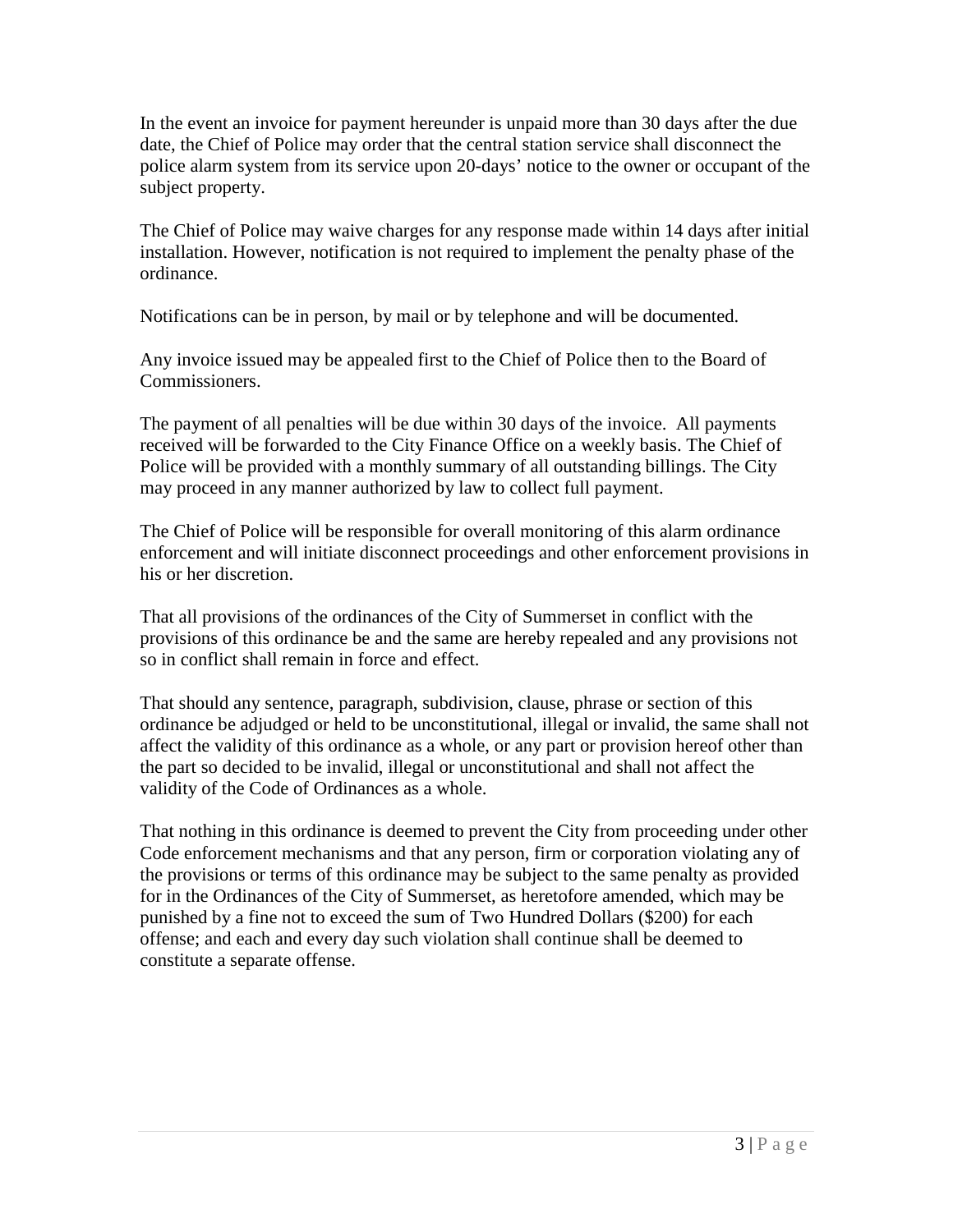#### **39.01.06 REFUSE FIRES**

No person shall set or cause to be set or allow upon their premises, public or private, any fire, the purpose of destroying any paper, rubbish, trees, leaves, grass, household trash or other materials.

#### **39.01.07 CONTROLLED BURNS**

No controlled burns shall be allowed without first obtaining a permit from the South Dakota Division of Wildfire.

#### **39.01.08 AUTHORIZED CONTROLLED BURN**

The City, when deemed necessary, for the purpose of fire prevention, pest or rodent control, may conduct a controlled burn on property under its control.

#### **39.01.09 OPEN FIRES**

No person shall set or cause to be set or allow to be set upon their premises any open fire exposed to the wind and elements so that coal, flame, cinders or burning parts thereof may be blown towards or against any surrounding or adjacent property.

#### **39.01.10 RECREATIONAL FIRE**

A recreational fire is a fire maintained in a manner approved by the local Fire Chief that does not constitute a nuisance under 90.12.01 of the City Ordinances. The use of approved devices or structures is permitted within the City when there is no ban on outside burning in effect. Any recreational fire must be located at least eight (8) feet back from the property line and at least five (5) feet away from any structure or other combustible materials. The use of a non-approved device or structure shall be a violation of this ordinance.

#### **39.01.11 BAN ON OUTSIDE BURNING**

The City of Summerset bans backyard fire pit burning when the South Dakota Grasslands Fire Danger is Very high or Extreme for Summerset.

The ban prohibits the use of outdoor appliances such as chimeneas, fire places, recreational fires, fire pits, etc. Typical cooking appliances, such as LP gas fire appliances, remain acceptable.

Most fire stations have signs for the Fire Danger as determined by the National Weather service or you can look on the National Weather service website to determine our fire danger.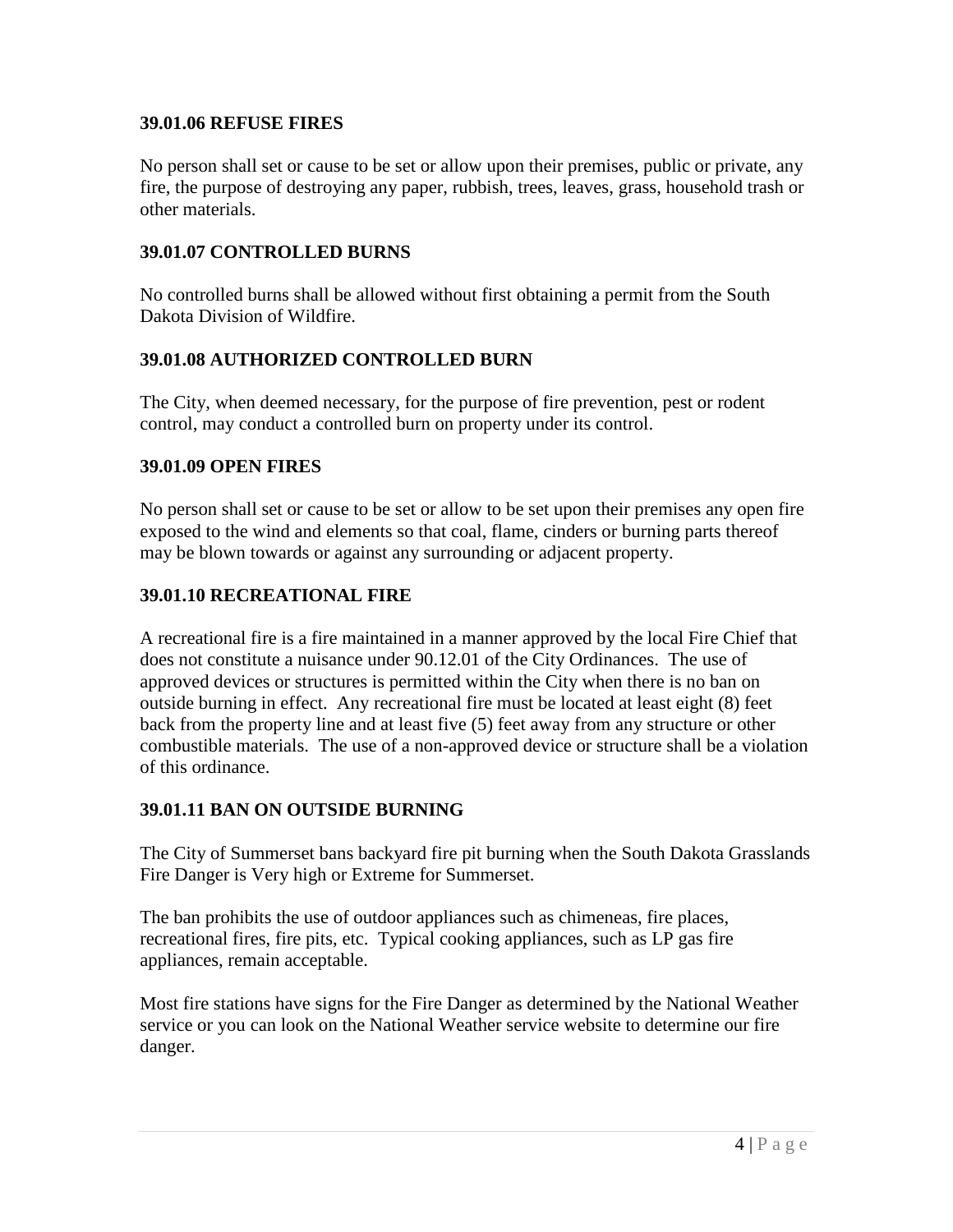#### **39.01.12 FIREWORKS DISPLAY**

It shall be unlawful for any discharge or cause to be discharged, except as hereinafter permitted, any fireworks.

The use of certain novelty fireworks within the City are permitted and are limited to the following:

- 1. Party poppers (not to exceed 0.25 grain)
- 2. Snappers (not to exceed 0.02 grain)
- 3. Sparklers (not to exceed 3.5 oz)
- 4. Toy caps (not to exceed 0.25 grain)
- 5. Flitter sparklers (not to exceed 0.2 oz)

Nothing in this Ordinance shall prohibit a public display and discharge of fireworks, providing such licensed individual, firm, partnership or corporation planning to make a public display and discharge of fireworks, shall first secure a written permit from the City of Summerset and Chief of the Fire Department upon which jurisdiction falls.

This Ordinance extends to and shall cover all of the territory within the corporate limits of the City of Summerset and its one-mile jurisdiction, County of Meade, State of South Dakota.

Any violator of this ordinance is guilty of a Class II misdemeanor.

### **39.01.13 FIREWORKS SALES**

For a period, each year from June 27 through July 5 and from December 28 through January 1, fireworks may be sold within the City limits. Said sales shall be in accordance with all state and federal requirements and no person shall be permitted to conduct such sales without a license issued by the City. To obtain a license to conduct such sales, the person shall first submit an application, including a copy of a valid sales tax license issued in applicant's name to the Summerset Finance Office. An application fee, set by resolution, payable to the City of Summerset shall be submitted with the application. The Board of Commissioners may revise the fees as set forth herein from time to time by resolution. After review, the City Finance Office shall issue or deny the license request within 5 business days.

At no time shall a collapsible lantern or similar structure of thin paper or similar material, deigned to be lit and then released into the air, be allowed for sale or use within the City of Summerset or within one mile of City limits.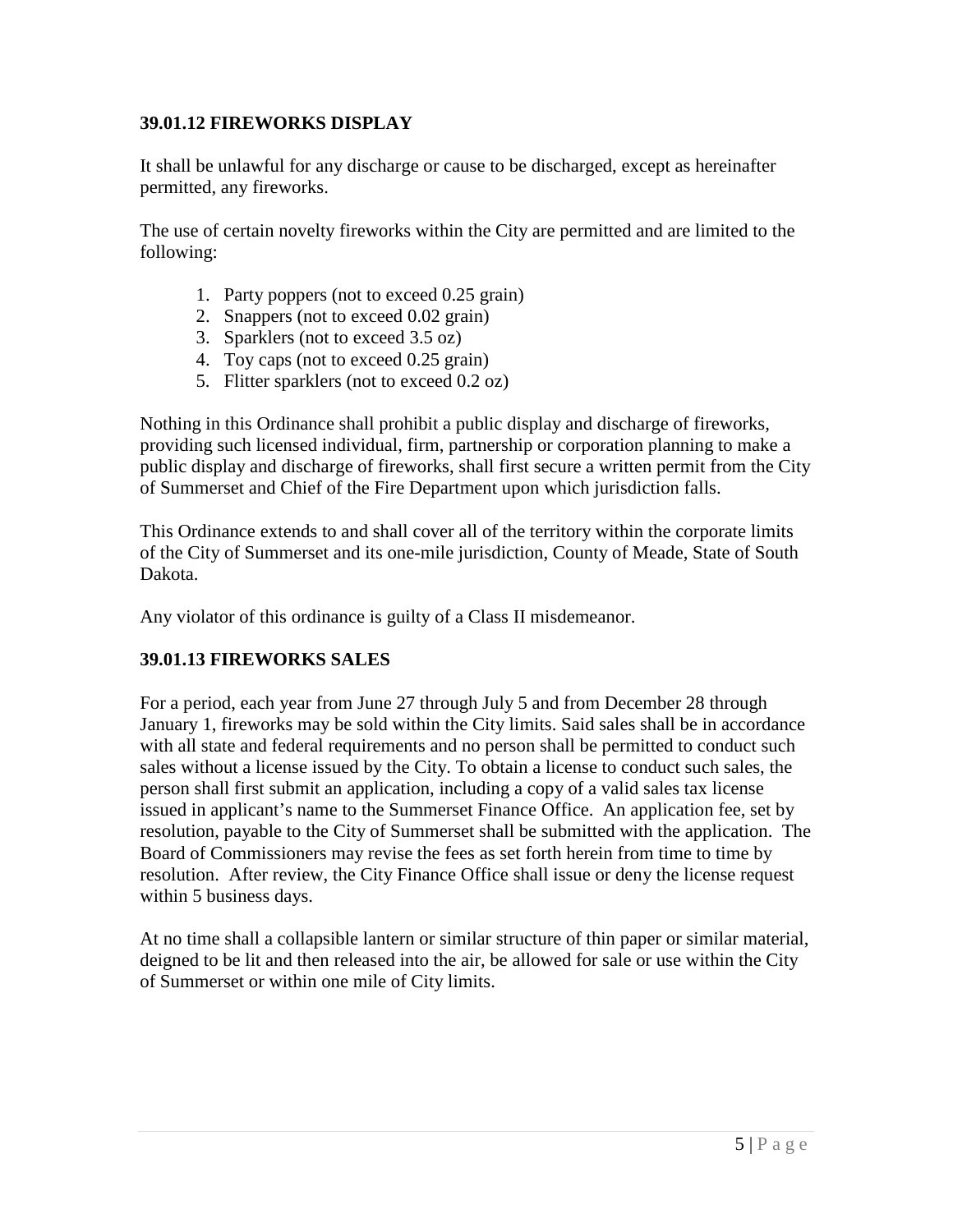#### **39.01.14 INSTALLATION OF KEY BOXES**

The following properties shall be required to have key boxes installed which contain keys to allow the Fire Department immediate access necessary for life saving, firefighting and/or law enforcement purposes:

- A. All multiple dwelling housing units;
- B. Motels and Hotels with four (4) or more units not having doors from each guest room going directly to the outside or not having an employee on premises 24 hours each day;
- C. All buildings or structures which are three or more stories high;
- D. Buildings with fire alarm systems and/or fire suppression systems;
- E. All building with elevators;
- F. Buildings, other than commercial, the owner of which requests that the Police and/or Fire Department have a key;
- G. All building in Commercial, Highway Service and Industrial zoned area of the City for which a permit is required;
- H. Covered malls as defined in the Building Code;
- I. Buildings or sites containing Hazardous Materials;
- J. Schools;
- K. Public or government owned buildings; and
- L. Buildings, which are determined by the City Administrator or his/her designee to be difficult to access or those buildings having absentee landowners.

All properties falling within the foregoing categories shall be required to have key boxes installed. The type and location of boxes must be approved by the City Administrator or his/her designee. Key boxes shall contain keys to gain access to the property as required by the City Administrator or his/her designee.

All existing buildings, which fall into the above categories but are not in compliance with this Section shall, within twelve (12) months of written notification from the City Administrator or his/her designee install a key box in compliance with this Section.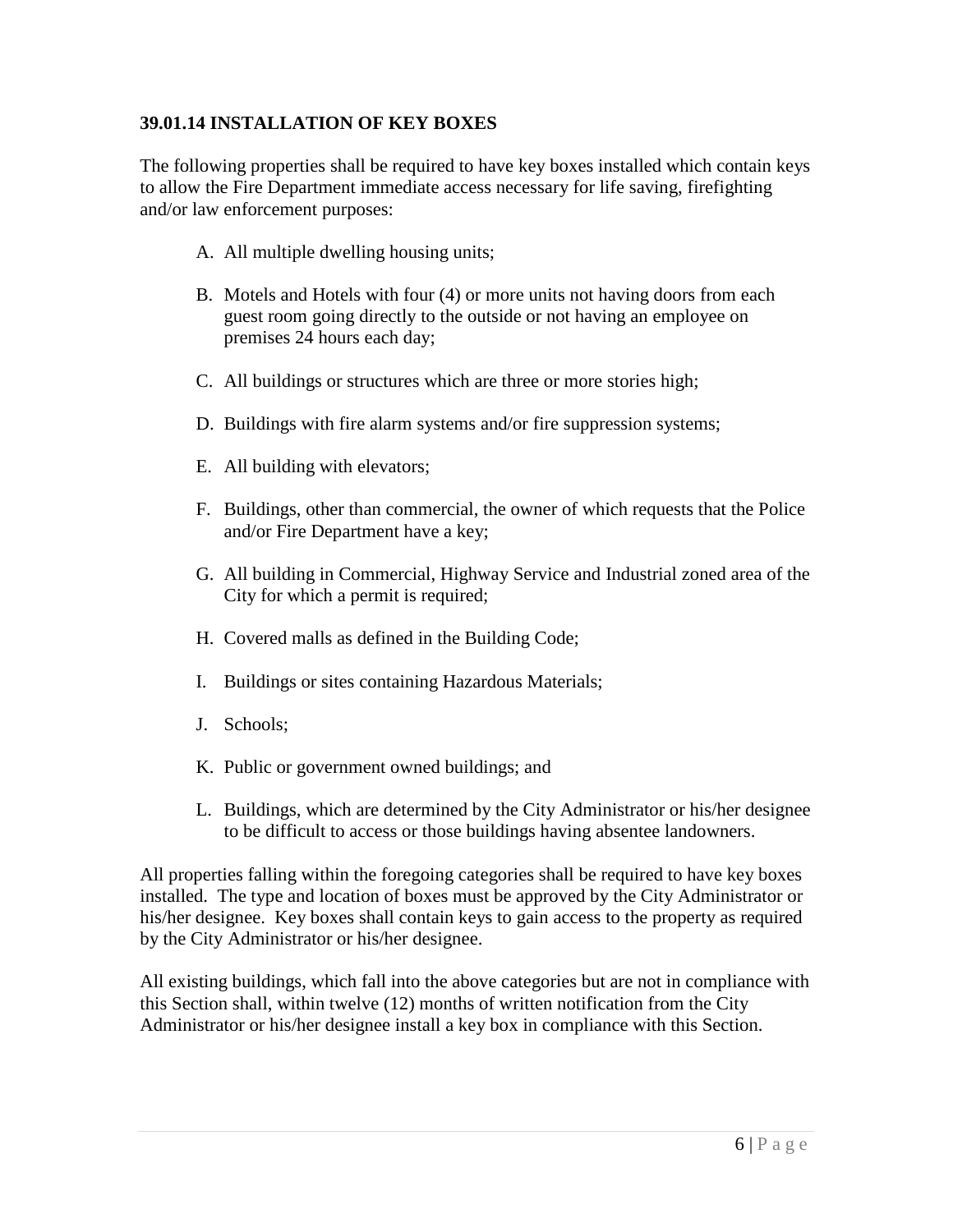The Fire Department shall maintain a list of occupancies where key boxes are installed. The Department shall visit each site annually and open key boxes and notify landowners of any required maintenance.

At any time, a landowner changes the locks on a structure with a key box, the landowner shall notify the Fire Department of said key change. The Fire Department shall arrange a time to place a new master key in the lock boxes.

Any building with a twenty-four (24) hour, seven (7) day-a-week guard service or personnel on duty who is awake within the interior of the site may be exempt from installation of a key box upon the approval of the City Administrator or his/her designee.

# **39.01.15 HAZARDOUS MATERIALS**

No person shall store, manufacture, distribute or in any way handle any materials declared to be hazardous by the International Fire Code and without first notifying the Summerset City Administrator.

Persons storing, manufacturing, distributing or in any way handling any hazardous material must register with the City Administrator and receive approval as required to begin his/her operation.

The following information shall be provided to the City:

- A. Names of contact person;
- B. Phone number of contact person;
- C. List of materials, quantities, storage location;
- D. Use of material;
- E. Site plan of property; and
- F. Emergency plan

Any person storing, manufacturing, distributing or in any way handling hazardous materials shall provide the local Fire Department with a MSDS (Material Safety Data Sheet) for each material stored, handled or distributed.

Any person manufacturing, distributing or in any way handling hazardous materials shall be responsible for any cost incurred by the Fire Department and/or the City during any event, fire or spill caused by the person.